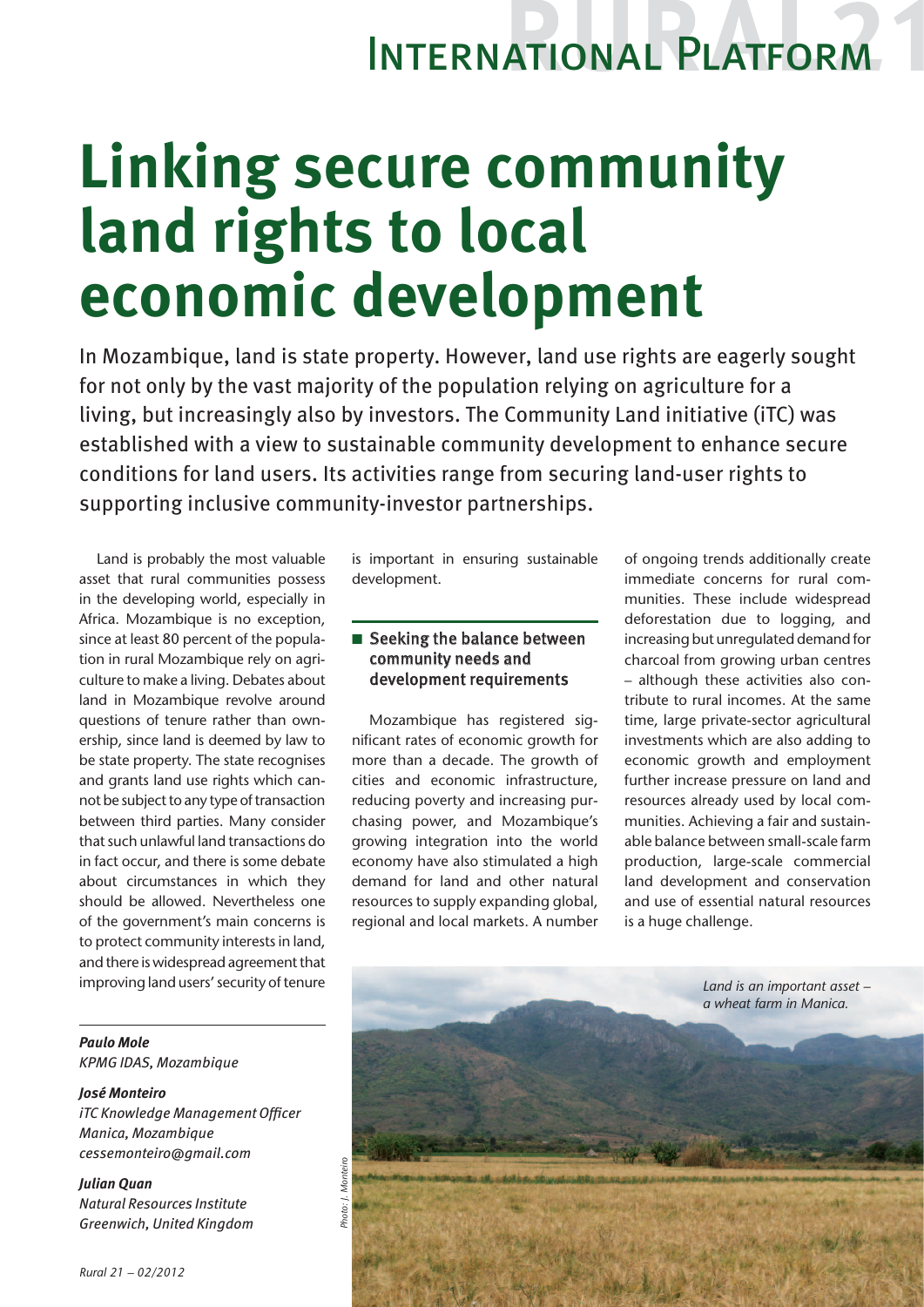### International Platform

Mozambique's land law recognises and protects customary land user rights, and enables their formal registration. These rights are not necessarily exclusive, and the law also provides for consultation with rural communities before the state grants temporary use rights to private investors within areas where communities have established legitimate customary use rights. The land law has now been under implementation for more than a decade, and over the years, pressure on land and other natural resources has grown because of increasing demand from investors. On the one hand, these investments are seen as a threat to community user rights over existing land and other natural resources; on the other hand they provide opportunities to support local economic activities in ways that ensure long-term and sustainable benefits. The Community Land initiative (iTC – see Box) was established in precisely this context. It seeks to link secure community land tenure rights to local economic development opportunities.

#### $\blacksquare$  Supporting the government

Despite the legal recognition of customary rights, the limited capacity of the government institutions charged with management of land and natural resources does not allow rural communities and producer groups to get their rights properly recognised and protected. In particular, the land information management system, or cadastre,



#### **The Community Land initiative (iTC)**

iTC is the Portuguese acronym for Land Community initiative. Built on a DFID pilot project on land delimitation in Zambézia province (central coastal region), iTC was established in 2006, with support from a group of donors (Denmark, Ireland, Netherlands, Sweden, Switzerland and the United Kingdom) for three provinces (Cabo Delgado, Gaza and Manica). Later, in 2009, additional support from the Millennium Challenge Corporation (MCC) expanded activities to Nampula, Niassa and Zambézia provinces. During its pilot phase the initiative benefited 188 communities in 25 districts of Manica, Cabo Delgado and Gaza provinces. With iTC support, community groups including both men and women, local leaders and government authorities are engaged in processes of social preparation for development projects, community planning, and education about the value and potential uses of natural resources within community land areas.

The Community Land initiative is managed by KPMG International Development Services (IDAS) Mozambique and gets technical support from the Natural Resources Institute (NRI) of the University of Greenwich in the United Kingdom. Recently, Centro Terra Viva, a Mozambican national NGO, joined the consortium partnership. iTC service delivery included 32 official community land certificates and 66 official land titles covering an estimated area of 280,000 hectares of land; establishment and legal registration and capacity building of 92 farmers associations and 36 community based natural resources management committees; training for 768 people (21 % of whom are women) on land and sustainable natural resources management.

is unable to provide the required information to ascertain land availability for different uses. As a result, accurate mapping of existing land-user rights becomes critical. Land registration processes are cumbersome, and in most cases out of reach for rural communities without external assistance, leaving them exposed to the risks of land grabbing.

The Community Land initiative supports communities to secure their user rights through processes of land delimitation and/or demarcation. Demarcation provides exclusive rights over

> relatively small parcels of land for community producer associations for a limited period, in a similar way as it does for private land users; delimitations secure the boundaries of larger areas within which rural communities have nonexclusive use rights and must

*Honey production is one of the community business partnerships supported by iTC.*

be consulted before the state can grant land rights to other users. The aim is to ensure legal recognition of land rights and, wherever possible, facilitation of negotiated partnerships with external investors and land users and state development programmes.

#### **n** Strengthening communityinvestor partnerships

In addition to the challenge of securing community rights at greater scale, one of the biggest challenges of iTC has been promoting models of cooperation between communities and the private sector and to overcome the risks of conflict that arise when investments are not properly planned. These partnerships can take a variety of forms depending on the nature and value of resources available to rural communities and the interests of private investors. Classic examples include contract farming or payment of a revenue tax by enterprises holding a concession for forest exploitation to the adjacent communities. Although it is not easy to find business models which are compatible